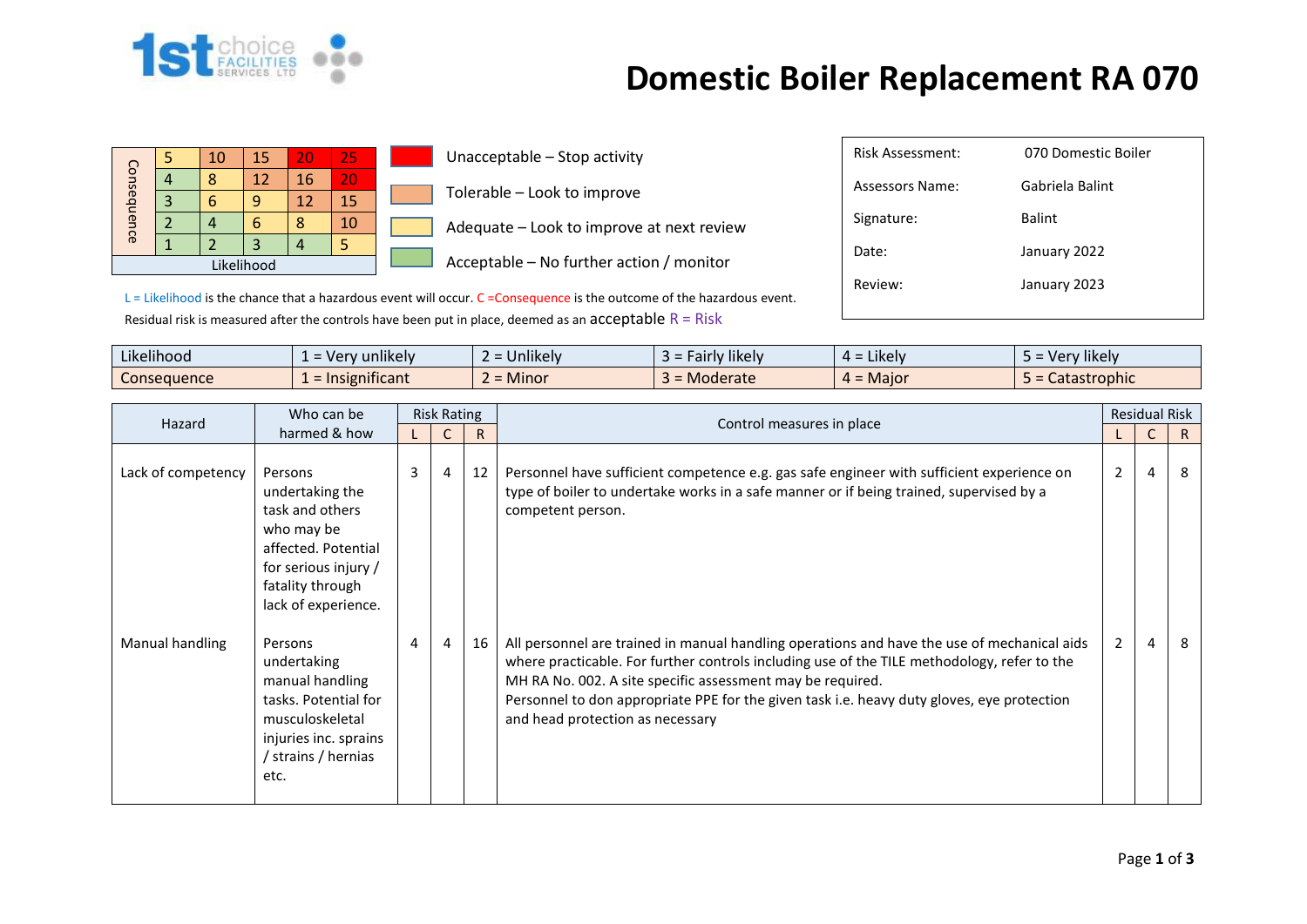

## **Domestic Boiler Replacement RA 070**

| Hazard                                  | Who can be                                                                                                                              | <b>Risk Rating</b> |                |              |                                                                                                                                                                                                                                                                                                                                                                                                                                                                                       |                | <b>Residual Risk</b> |              |
|-----------------------------------------|-----------------------------------------------------------------------------------------------------------------------------------------|--------------------|----------------|--------------|---------------------------------------------------------------------------------------------------------------------------------------------------------------------------------------------------------------------------------------------------------------------------------------------------------------------------------------------------------------------------------------------------------------------------------------------------------------------------------------|----------------|----------------------|--------------|
|                                         | harmed & how                                                                                                                            |                    | $\mathsf{C}$   | $\mathsf{R}$ | Control measures in place                                                                                                                                                                                                                                                                                                                                                                                                                                                             |                | C                    | $\mathsf{R}$ |
| Work at height                          | Persons<br>undertaking work<br>at height in any<br>location. Potential<br>for serious injury /<br>fatality through fall<br>from height. | 3                  | $\overline{4}$ | 12           | All work at height is planned including the inspection of equipment used to work at height.<br>Personnel trained in work at height awareness. Refer to the work at height RA for additional<br>controls required. If using steps, they are to be set up in accordance with training delivered.                                                                                                                                                                                        | $\overline{2}$ | 4                    | 8            |
| Contact with<br>hazardous<br>substances | Persons<br>undertaking task.<br>Serious injury<br>potential through<br>contact etc.                                                     | 3                  | $\overline{4}$ | 12           | Products only to be used as directed following control measures outlined in COSHH<br>assessments and MSDS as necessary. Personnel to use suitable PPE including suitable gloves,<br>goggles or lightweight eye protection and suitable protective footwear. Consult asbestos<br>register for site if applicable.                                                                                                                                                                      | $\overline{2}$ | 4                    | 8            |
| Use of machinery                        | Persons using<br>machinery at risk of<br>serious injury<br>through drawing in,<br>collision or contact<br>with moving parts             | 4                  | $\overline{4}$ | 16           | Persons trained in the use of type of work equipment in use. Equipment to be placed on firm<br>level ground. Use of petrol driven equipment to take place in a ventilated area. Use of<br>electrical equipment to be in line with requirements relating to electrical plant including PAT<br>testing, RCD protected, use of transformer etc. Regular inspection of all work equipment pre<br>use and at regular intervals. Battery powered tooling is preferable to cabled equipment. | $\overline{2}$ | 4                    | 8            |
| Slips, trips and falls                  | Persons accessing<br>the area, serious<br>injury potential<br>consistent with STF                                                       | 4                  | $\overline{4}$ | 16           | Housekeeping standards to be maintained at all times. Check on conditions underfoot.<br>Engineers to wear protective footwear checked at regular intervals. Spill kits available to<br>clear spillages. Good cable management to be maintained as applicable and tooling kept in<br>the correct location.                                                                                                                                                                             | $\overline{2}$ | 4                    | 8            |
| Electric shocks                         | Engineers and<br>others in the<br>vicinity. Potential<br>for serious injury /<br>fatalities.                                            | 4                  | 5              | 20           | All electrical work is undertaken by competent electricians. All electrical work is planned in<br>advance and documented. Regular work in progress inspections are undertaken and<br>recorded. Suitable information, instruction, training and supervision is in place at all times.<br>Isolation procedures in place and use of permit to work form as necessary. Physical isolation<br>is required if undertaking electrical works.                                                 | 1              | 5                    | 5            |